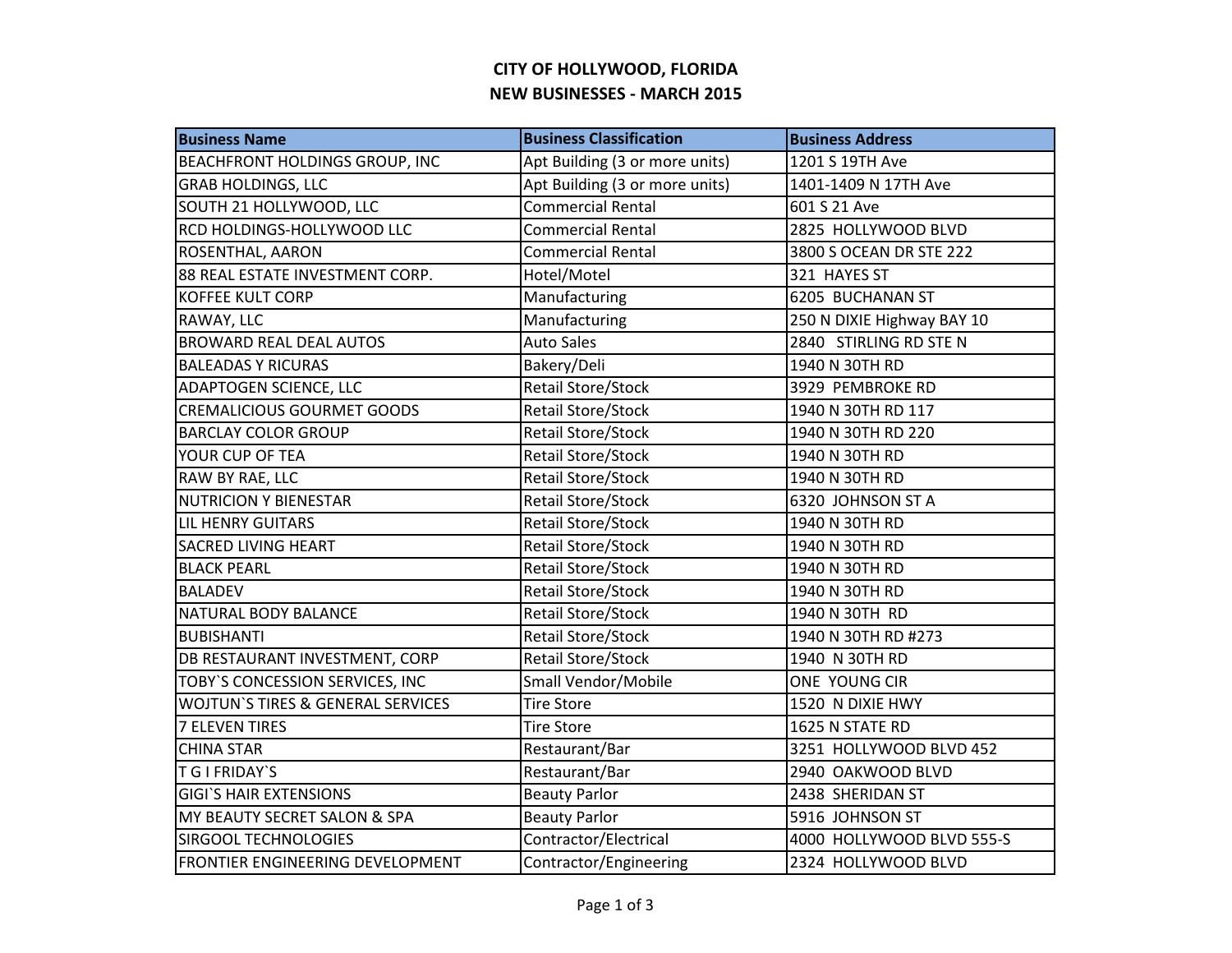## **CITY OF HOLLYWOOD, FLORIDA NEW BUSINESSES - MARCH 2015**

| <b>Business Name</b>                  | <b>Business Classification</b>     | <b>Business Address</b>       |
|---------------------------------------|------------------------------------|-------------------------------|
| FRED DENICCI CONSTRUCTION, LLC        | Contractor/General                 | 2131 MADISON ST               |
| REDWING ELECTRIC, LLC                 | Contractor/Specialty               | 3969 PEMBROKE RD              |
| HOPE AND HEALTH COUNSELING CTR, INC   | Counseling/Alcohol/Drugs           | 3595 SHERIDAN ST 105          |
| HOCHBERG HOLDINGS LIMITED PARTNERSHIP | Finance Company/Personal Finance   | 1930 HARRISON ST STE 302      |
| MEMORIES FUNERAL HOMES, LLC           | <b>Funeral Parlor/Crematory</b>    | 6331 PEMBROKE RD              |
| UNITED FLORIDA GROUP INC              | Insurance Agency                   | 2832 STIRLING RD STE N        |
| <b>ENGAGE PEO</b>                     | Marketing                          | 3109 STIRLING RD STE 201      |
| <b>MASSAGE FROM HEAVEN</b>            | <b>Massage Therapists</b>          | 411 N OCEAN Dr STE B          |
| CARMENE VAZQUEZ, LLC                  | <b>Mental Health Counselor</b>     | 3595 SHERIDAN ST STE 105      |
| <b>NURSE 4 RENT</b>                   | Nurse Practice/Physician Assistant | 7571 BUCHANAN ST              |
| SABRINA NELSON WINTERS, CRNA          | Nurse Practice/Physician Assistant | 4470 SHERIDAN ST              |
| THUG CUSTOM CYCLES                    | Repair/Auto                        | 4839 PEMBROKE RD              |
| ALEXANDER KAPLAN LLC                  | Social Worker/Clinical             | 3595 SHERIDAN ST STE 105      |
| FLORIDA IMAGING SPECIALIST, PA        | Technician/X-Ray/MRI               | 3500 HOLLYWOOD BLVD STE B     |
| <b>CUCINA DI GUIDO</b>                | 9135 Catering/Take Out Food        | 1940 N 30TH RD 125            |
| <b>HOT DOG KING CAFETERIA</b>         | 9135 Catering/Take Out Food        | 6331 JOHNSON ST               |
| YIDA SVEMI RAFULS FAJARDO             | <b>Alterations</b>                 | 5019 JOHNSON ST               |
| SOBEACH MUSIC ENTERTAINMENT, LLC      | <b>Business Office/Bookkeeping</b> | 415 S 61 Ave                  |
| UNITED M GROUP, INC                   | <b>Business Office/Bookkeeping</b> | 323A S 21 Ave                 |
| <b>GOLDTIME INTERNATIONAL, INC</b>    | <b>Business Office/Bookkeeping</b> | 2455 HOLLYWOOD BLVD 206       |
| CAREVANTAGE MEDICAL CENTER            | <b>Business Office/Bookkeeping</b> | 2540 N STATE RD               |
| UM INTERNATIONAL                      | <b>Business Office/Bookkeeping</b> | 601 S 21 Ave                  |
| 305XPRESS CARGO, LLC                  | <b>Business Office/Bookkeeping</b> | 5915 SHERIDAN ST              |
| <b>GASTRAK OPERATORS, LLC</b>         | <b>Business Office/Bookkeeping</b> | 6100 HOLLYWOOD BLVD STE 203   |
| DIAMOND EDGE, INC                     | <b>Business Office/Bookkeeping</b> | 6067 HOLLYWOOD BLVD STE 300   |
| <b>ABBOTT INFORMATICS CORP</b>        | <b>Computer Services</b>           | 4000 HOLLYWOOD BLVD STE 333-S |
| <b>BALTER CONSULTING, LLC</b>         | Consultant/Business Advisor        | 2711 S OCEAN Dr APT 1405      |
| DUDLY'S PROFESSIONAL SERVICES         | <b>Consultant/Business Advisor</b> | 1400 S 28 Ave                 |
| <b>D ESSENTIALS</b>                   | Interior Decorator/Design          | 1909 TYLER ST STE 502         |
| LADY SAPPHIRE'S ACCESSORIES, LLC      | Internet Sales                     | 6441 FLAGLER ST               |
| STRUT LEGAL, INC                      | Internet/Other                     | 3000 S OCEAN Dr 1210          |
| LORENE DENNIS CHAIN OF BUS CORP       | <b>Janitorial Services</b>         | 2327 PERSHING ST APT 2        |